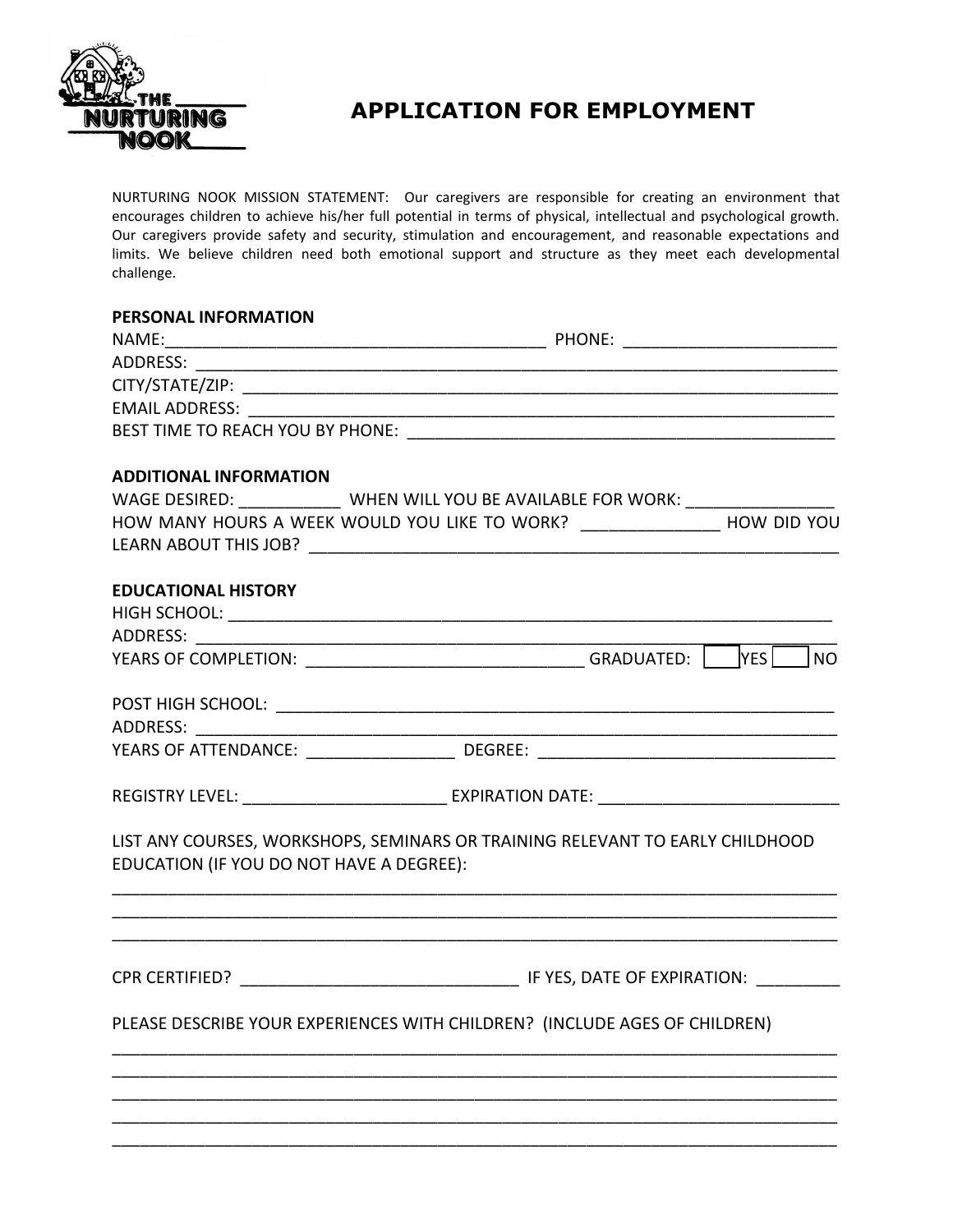WHAT SKILLS OR ABILITIES DO YOU HAVE THAT WOULD BE HELPFUL IN WORKING WITH CHILDREN?

| <b>WORK HISTORY</b>                                                                                        |                                                                                                                      |  |  |
|------------------------------------------------------------------------------------------------------------|----------------------------------------------------------------------------------------------------------------------|--|--|
|                                                                                                            |                                                                                                                      |  |  |
|                                                                                                            |                                                                                                                      |  |  |
|                                                                                                            |                                                                                                                      |  |  |
|                                                                                                            |                                                                                                                      |  |  |
|                                                                                                            |                                                                                                                      |  |  |
|                                                                                                            |                                                                                                                      |  |  |
|                                                                                                            | MAY WE CONTACT YOUR SUPERVISOR FOR A REFERENCE? ________________________________                                     |  |  |
|                                                                                                            |                                                                                                                      |  |  |
|                                                                                                            |                                                                                                                      |  |  |
| SUPERVISOR: SUPERVISOR                                                                                     |                                                                                                                      |  |  |
|                                                                                                            |                                                                                                                      |  |  |
|                                                                                                            | <u> 2000 - 2000 - 2000 - 2000 - 2000 - 2000 - 2000 - 2000 - 2000 - 2000 - 2000 - 2000 - 2000 - 2000 - 2000 - 200</u> |  |  |
|                                                                                                            | MAY WE CONTACT YOUR SUPERVISOR FOR A REFERENCE? ________________________________                                     |  |  |
|                                                                                                            |                                                                                                                      |  |  |
|                                                                                                            |                                                                                                                      |  |  |
|                                                                                                            |                                                                                                                      |  |  |
|                                                                                                            |                                                                                                                      |  |  |
|                                                                                                            |                                                                                                                      |  |  |
| <b>REASON FOR LEAVING:</b>                                                                                 |                                                                                                                      |  |  |
| MAY WE CONTACT YOUR SUPERVISOR FOR A REFERENCE?                                                            |                                                                                                                      |  |  |
| WERE THERE ANY PERIODS OF TIME WHEN YOU WERE NOT WORKING? IF YES, PLEASE LIST<br><b>DATES AND REASONS:</b> |                                                                                                                      |  |  |
| PLEASE EXPLAIN:                                                                                            | HAVE YOU EVER BEEN FIRED, DISCHARGED OR ASKED TO RESIGN FROM A POSITION? IF YES,                                     |  |  |